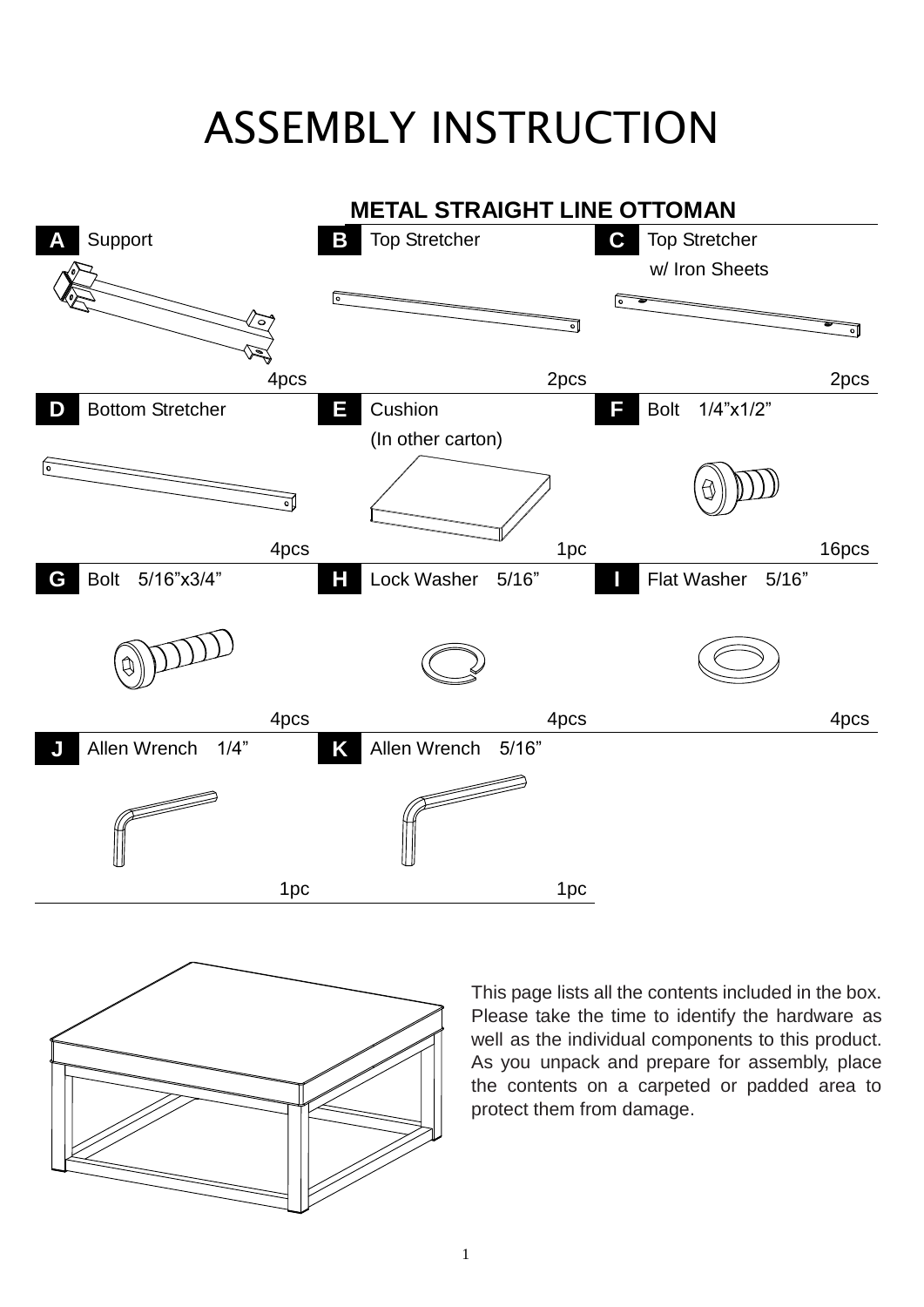Attach top stretcher (B) and bottom stretcher (D) to support (A) by using bolt (F) and allen wrench (J) as shown.



Attach top stretcher w/ iron sheets (C) and bottom stretcher (D) to support (A) by using bolt (F) and allen wrench (J) as shown.



2

**2**